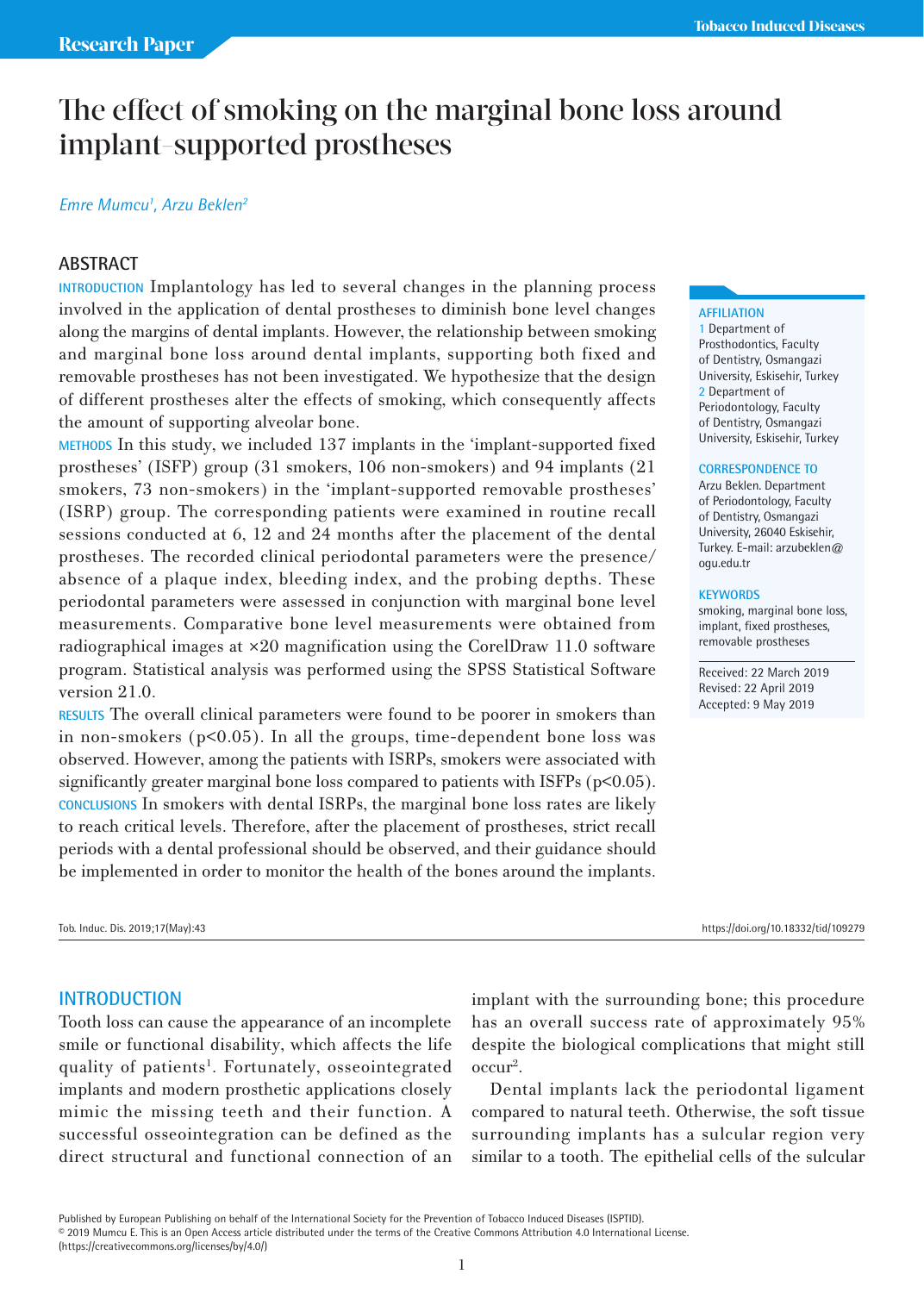region are supported by a layer of connective tissue above the bone3 . The stability of these surrounding tissues is influenced by dynamic processes involving cellular and molecular events<sup>4</sup>. The most predictive health indicators related to these cellular and molecular events are the evaluation of the clinical parameters associated with the soft tissue and the bone level measurements on the radiographs<sup>5</sup>. As it is a dynamic organ, the stability of the surrounding bone is considered an important criterion to predict the prognosis of implant survival in the long-term<sup>6</sup>. In contrast, nicotine, which is the active ingredient involved in smoking, suppresses blood circulation in the bones and inhibits the normal functions of the bone forming cells<sup>7</sup>.

Even in smoking patients, since more than five decades, osseointegrated dental implants are being used to support prosthetic suprastructures associated with removable or fixed prostheses<sup>8</sup>. Although, the success of implant restorations is adversely affected by smoking and the resulting biological complications lead to the loss of the supporting bone, dental implantsupported fixed or removable prostheses are one of the most widely used treatment options<sup>9</sup>.

The choice between fixed or removable prostheses is a complex decision that requires many steps before recommending the treatment to patients. The clinician's perspectives on the factors that affect the decision together with the expectations of the patient must be considered collectively since the types of prostheses involve different mechanisms<sup>10</sup>. Fixed prostheses involve replacing missing teeth by directly cementing them onto implants so that they can only be removed by a dentist (Figure 1), whereas removable prostheses can be taken out of the oral cavity by the patient<sup>11,12</sup> (Figure 2). In the case of both types of prostheses, marginal bone loss (MBL) is analyzed since it is one of the original success criteria due to its potential effect that can lead to implant failure. The criteria of implant success in terms of MBL is a maximum MBL of 1 mm around the implant during the first year after placement; this has been considered as success in implant practice. Despite the variability in the literature, one year after the placement of a prosthesis, tissue stability is expected and an annual MBL of less than  $0.2$  mm is desired<sup>10,11</sup>.

There is no doubt about the potentially negative effects of smoking on implant treatment outcomes;

Figure 1. Implant supported fixed prostheses, missing teeth are replaced by directly cementing onto implants



Figure 2. Implant supported removable prostheses, a prosthesis is not fixed and can be removed at any time



however, there is a lack of understanding of the additional roles that different prostheses types play in patients who are smokers and non-smokers. The aim of this study was to analyze the effect of smoking in relation to the different types of dentures that might play key roles in the development of MBL. It is hypothesized that the type of dental prosthesis can alter the bone loss amount and that MBL rates are related to the anchoring systems of the dentures to the implants. The specific objective of this study was to examine whether smoking causes low or high MBL around implant-supported fixed or removable prostheses, after excluding other clinical factors.

## **METHODS**

#### **Study population**

The study involved 138 patients (76 female, 62 male) aged 24-70 years (mean  $55.53 \pm 10.77$  years) with 231 implants collectively. Among the 231 studied implants, 179 were placed in non-smokers while 52 were placed in smokers. Based on the type of prosthesis used, 137 of the implants supported fixed prostheses (in 62 males and 75 females, mean age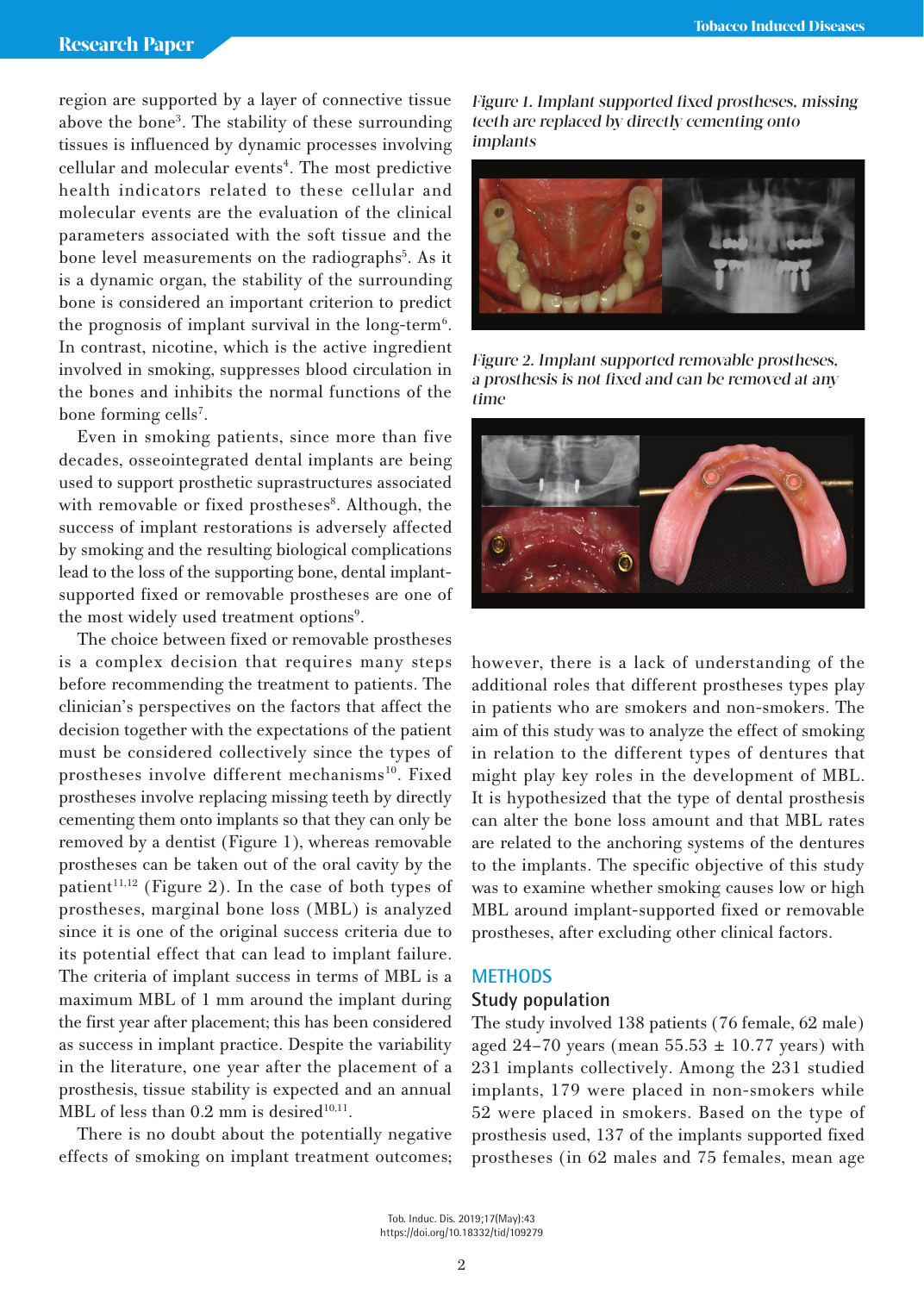$54.96 \pm 12.24$  years), while 94 supported removable prostheses (in 44 males and 50 females, mean age  $56.17 \pm 9.31$  years). The regional ethics committee at the Eskisehir Osmangazi University, Turkey, approved (#25403353-050.99-E.15406) the study.

All the implants were randomly selected from the records of a private practice. The inclusion criteria were: patients with implant-supported fixed or removable prostheses. For the fixed prostheses, the missing teeth were treated with one-, two- or three-unit prostheses within the biomechanical force limits. *A priori* exclusion criteria included systemic bone disease e.g. Paget's disease, or any parafunctional habits like bruxism which causes local bone problems. Additional exclusion criteria were presence of any acute or chronic sinus pathologies or other major systemic disease. Before the placement of implants, correct pre-operative periodontal diagnosis and the all-needed stabilisation were achieved. Following implant placement and prostheses placement, periodontal supportive therapy and regular maintenance appointments were scheduled. The periodontal health was the entire period stable without any signs of progression through bursts of activity or remission periods. The digital radiographs

were taken on the day of implant placement and at 6, 12 and 24 months following functional loading with prostheses. The subjects who were engaged in this study were willing to enroll to receive check-ups during our recall periods.

After the implant's loading, the patients were advised to attend to maintenance therapy at 6, 12 and 24 months by the dental practitioners and the authors. The entire recall periods comprised data collection, reevaluation, diagnosis, instrumentation, re-instruction and motivation for the awareness of risk factors and successful plaque control most importantly. Only the patients who attended all maintenance therapies were included in this study.

MBL was analyzed on the mesial and distal sides of the implants. The first group comprised 94 implants (50 females and 44 males) with implant-supported removable prostheses (ISRPs). The second group comprised 137 implants (75 females and 62 males) with implant-supported fixed prostheses (ISFPs). Each group was divided into two groups: smokers (reported to have smoked a total of 100 cigarettes during their lifetime and currently smoked cigarettes) and non-smokers<sup>13</sup>. Figure 3 shows sociodemographic variables (age, sex, smoking status, used prostheses)

Figure 3. The evaluation of gender and prosthesis type distribution of implants in each group (ISFP: implant supported fixed prostheses. ISRP: implant supported removable prostheses)



Tob. Induc. Dis. 2019;17(May):43 https://doi.org/10.18332/tid/109279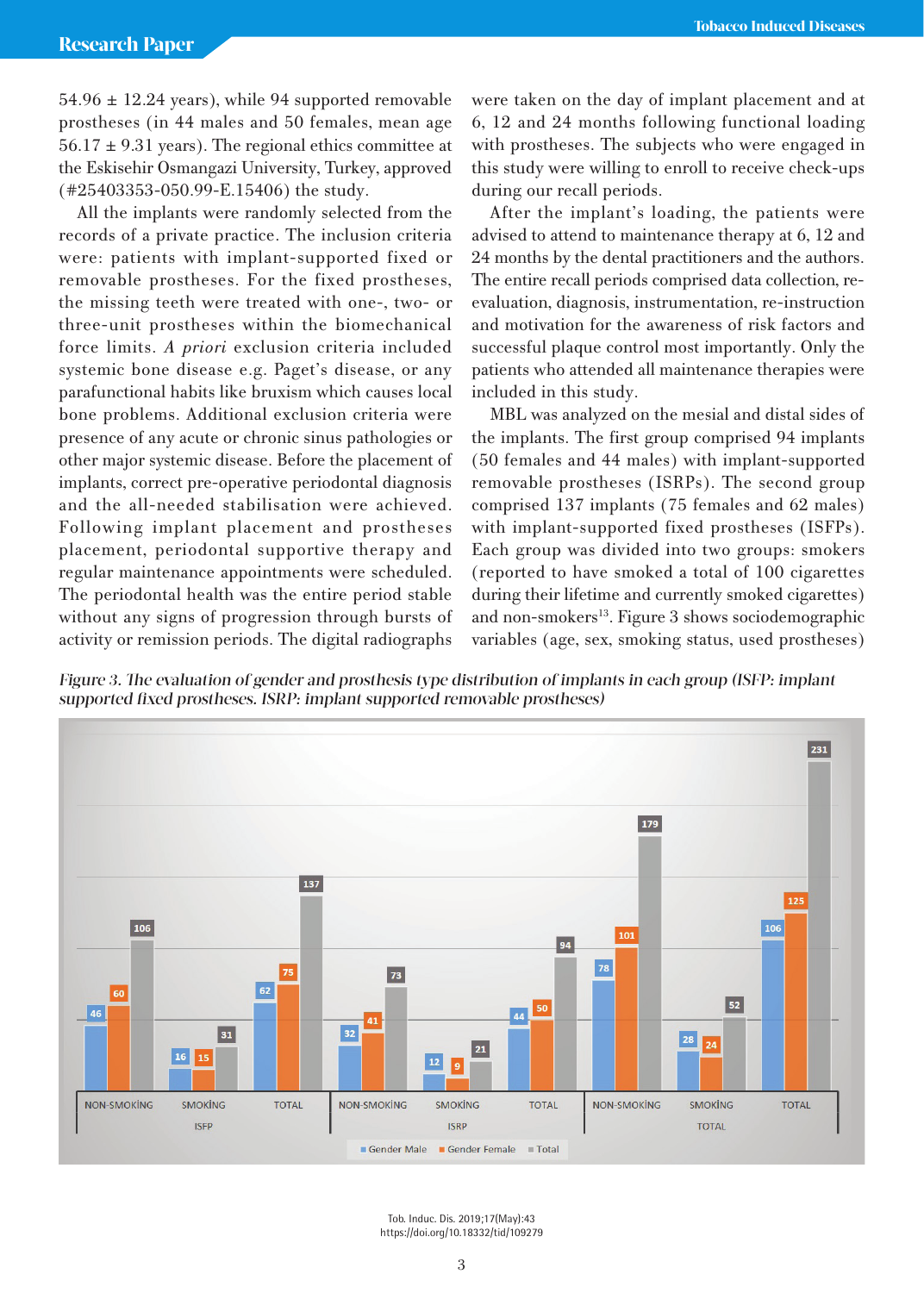while Tables 1, 2 and 3 show the clinical periodontal parameters of the study groups. All the patients were instructed on how to maintain oral health around the implants and remaining teeth, and educated on how to care for their prostheses. After placing the prostheses, baseline radiographs and clinical parameters were recorded. The patients were re-examined during each of the recall periods and new sets of radiographs together with clinical parameters were obtained.

The patients were informed several times about the importance of having a very thorough oral hygiene program at home and attending the regular recall visits at 6, 12 and 24 months. The routine and the same professionally administered peri-implant/ periodontal maintenance and prostheses check-ups were performed. At each routine recall visit specialists in the department of prosthodontics and department of periodontology documented the clinical data and patient history to maximize the lifespan of the implants. However, some of the patients did not attend scheduled recall appointments and were not counted as subjects of this study.

Table 2. The influence of smoking on gingival index (GI)

| <b>Plaque index</b> |             | <b>Smoking status</b>              |                                     |                        |             | <b>Gingival index</b> |                     | <b>Smoking status</b>                     |                                           |                        |
|---------------------|-------------|------------------------------------|-------------------------------------|------------------------|-------------|-----------------------|---------------------|-------------------------------------------|-------------------------------------------|------------------------|
|                     |             | <b>Smoking</b><br><b>Mean</b> ± SD | Non-<br>smoking<br><b>Mean</b> = SD | PC<br>$\boldsymbol{p}$ |             |                       |                     | <b>Smoking</b><br><b>Mean</b> ± <b>SD</b> | <b>Non</b><br>smoking<br><b>Mean</b> ± SD | PC<br>$\boldsymbol{p}$ |
| <b>ISFP</b>         | 6 Month     | $0.66 + 0.48$                      | $0.60 \pm 0.55$                     | < 0.05                 |             |                       | 6 Month             | $0.29 + 0.26$                             | $0.39 + 0.51$                             | < 0.05                 |
|                     | 12 Month    | $0.95 + 0.66$                      | $0.63 \pm 0.52$                     | < 0.05                 | <b>ISFP</b> | 12 Month              | $0.41 \pm 0.36$     | $0.59 + 0.48$                             | < 0.05                                    |                        |
|                     | 6 Month     | $0.66 \pm 0.48$                    | $0.60 + 0.55$                       | < 0.05                 |             | 6 Month               | $0.29 + 0.26$       | $0.39 + 0.51$                             | < 0.05                                    |                        |
|                     | 24 Month    | $1.04 + 0.92$                      | $1.00 + 0.92$                       | < 0.05                 |             | 24 Month              | $0.74 + 0.71$       | $0.83 + 0.62$                             | < 0.05                                    |                        |
|                     | 12 Month    | $0.95 \pm 0.66$                    | $0.63 \pm 0.52$                     | < 0.05                 |             | 12 Month              | $0.41 \pm 0.36$     | $0.59 + 0.48$                             | < 0.05                                    |                        |
|                     | 24 Month    | $1.04 \pm 0.92$                    | $1.00 + 0.92$                       | < 0.05                 |             | 24 Month              | $0.74 \pm 0.71$     | $0.83 + 0.62$                             | < 0.05                                    |                        |
| PC p                |             | $6 - 12$ : <0.05                   | $6 - 12$ : <0.05                    |                        | PC p        |                       |                     | $6 - 12$ : <0.05                          | $6 - 12$ : <0.05                          |                        |
|                     |             | $6 - 24$ : <0.05                   | $6 - 24$ : <0.05                    | 0.165                  |             |                       | $6 - 24$ : < $0.05$ | $6 - 24$ : < $0.05$                       | 0.102                                     |                        |
|                     |             | $12 - 24: < 0.05$                  | $12 - 24: < 0.05$                   |                        |             |                       | $12 - 24$ : <0.05   | $12 - 24: < 0.05$                         |                                           |                        |
|                     | 6 Month     | $0.51 \pm 0.67$                    | $0.59 + 0.56$                       | < 0.05                 |             |                       | 6 Month             | $0.37 + 0.27$                             | $0.44 \pm 0.29$                           | < 0.05                 |
|                     | 12 Month    | $1.21 \pm 1.14$                    | $0.86 \pm 0.73$                     | < 0.05                 | <b>ISRP</b> | 12 Month              | $0.51 \pm 0.41$     | $0.63 \pm 0.52$                           | < 0.05                                    |                        |
| <b>ISRP</b>         | 6 Month     | $0.51 \pm 0.67$                    | $0.59 + 0.56$                       | < 0.05                 |             |                       | 6 Month             | $0.37 \pm 0.27$                           | $0.44 \pm 029$                            | < 0.05                 |
|                     | 24 Month    | $1.32 \pm 1.22$                    | $1.01 + 0.88$                       | < 0.05                 |             |                       | 24 Month            | $0.81 + 0.67$                             | $0.88 + 0.72$                             | < 0.05                 |
|                     | 12 Month    | $1.21 \pm 1.14$                    | $0.86 \pm 0.73$                     | < 0.05                 |             | 12 Month              | $0.51 \pm 0.41$     | $0.63 + 0.52$                             | < 0.05                                    |                        |
|                     | 24 Month    | $1.32 \pm 1.22$                    | $1.01 + 0.88$                       | < 0.05                 |             |                       | 24 Month            | $0.81 + 0.67$                             | $0.88 + 0.72$                             | < 0.05                 |
|                     |             | $6 - 12$ : <0.05                   | $6 - 12$ : <0.05                    |                        |             | PC p                  |                     | $6 - 12$ : <0.05                          | $6 - 12$ : <0.05                          |                        |
| PC p                |             | $6 - 24: < 0.05$                   | $6 - 24$ : <0.05                    | 0.242                  |             |                       |                     | $6 - 24: < 0.05$                          | $6 - 24$ : < $0.05$                       | 0.091                  |
|                     |             | $12 - 24: < 0.05$                  | $12 - 24$ : <0.05                   |                        |             |                       |                     | $12 - 24$ : <0.05                         | $12 - 24$ : <0.05                         |                        |
|                     | <b>ISFP</b> | $0.66 + 0.48$                      | $0.60 + 0.55$                       | < 0.05                 | 6 Month     |                       | <b>ISFP</b>         | $0.29 + 0.26$                             | $0.39 + 0.51$                             | < 0.05                 |
| 6 Month             | <b>ISRP</b> | $0.51 \pm 0.67$                    | $0.59 + 0.56$                       | < 0.05                 |             |                       | <b>ISRP</b>         | $0.37 + 0.27$                             | $0.44 \pm 0.29$                           | < 0.05                 |
|                     | PC p        | < 0.05                             | >0.05                               | 0.119                  |             |                       | PC p                | < 0.05                                    | < 0.05                                    | 0.007                  |
|                     | <b>ISFP</b> | $0.95 + 0.66$                      | $0.63 + 0.52$                       | < 0.05                 | 12 Month    |                       | <b>ISFP</b>         | $0.41 \pm 0.36$                           | $0.59 + 0.48$                             | < 0.05                 |
| 12 Month            | <b>ISRP</b> | $1.21 \pm 1.14$                    | $0.86 \pm 0.73$                     | < 0.05                 |             | <b>ISRP</b>           | $0.51 \pm 0.41$     | $0.63 \pm 0.52$                           | < 0.05                                    |                        |
|                     | PC p        | < 0.05                             | < 0.05                              | 0.004                  |             |                       | PC p                | < 0.05                                    | < 0.05                                    | 0.006                  |
|                     | <b>ISFP</b> | $1.04 + 0.92$                      | $1.00 + 0.92$                       | < 0.05                 | 24 Month    |                       | <b>ISFP</b>         | $0.74 \pm 0.71$                           | $0.83 + 0.62$                             | < 0.05                 |
| 24 Month            | <b>ISRP</b> | $1.32 \pm 1.22$                    | $1.01 + 0.88$                       | < 0.05                 |             | <b>ISRP</b>           | $0.81 \pm 0.67$     | $0.88 + 0.72$                             | < 0.05                                    |                        |
|                     | PC p        | < 0.05                             | >0.05                               | 0.021                  |             |                       | PC p                | < 0.05                                    | < 0.05                                    | 0.006                  |

# Table 1. The influence of smoking on plaque index (PI)

ISFP: Implant supported fixed prostheses (n=106 non-smokers, n=31 smokers). ISRP: Implant supported removable prostheses (n=73 non-smokers, n=21 smokers). Results are presented as mean and standard deviation (SD). Statistical significant at p<0.05. PC: pairwise comparisons.

ISFP: Implant supported fixed prostheses (n=106 non-smokers, n=31 smokers). ISRP: Implant supported removable prostheses (n=73 non-smokers, n=21 smokers). Results are presented as mean and standard deviation (SD). Statistical significant at p<0.05. PC: pairwise comparisons.

Tob. Induc. Dis. 2019;17(May):43 https://doi.org/10.18332/tid/109279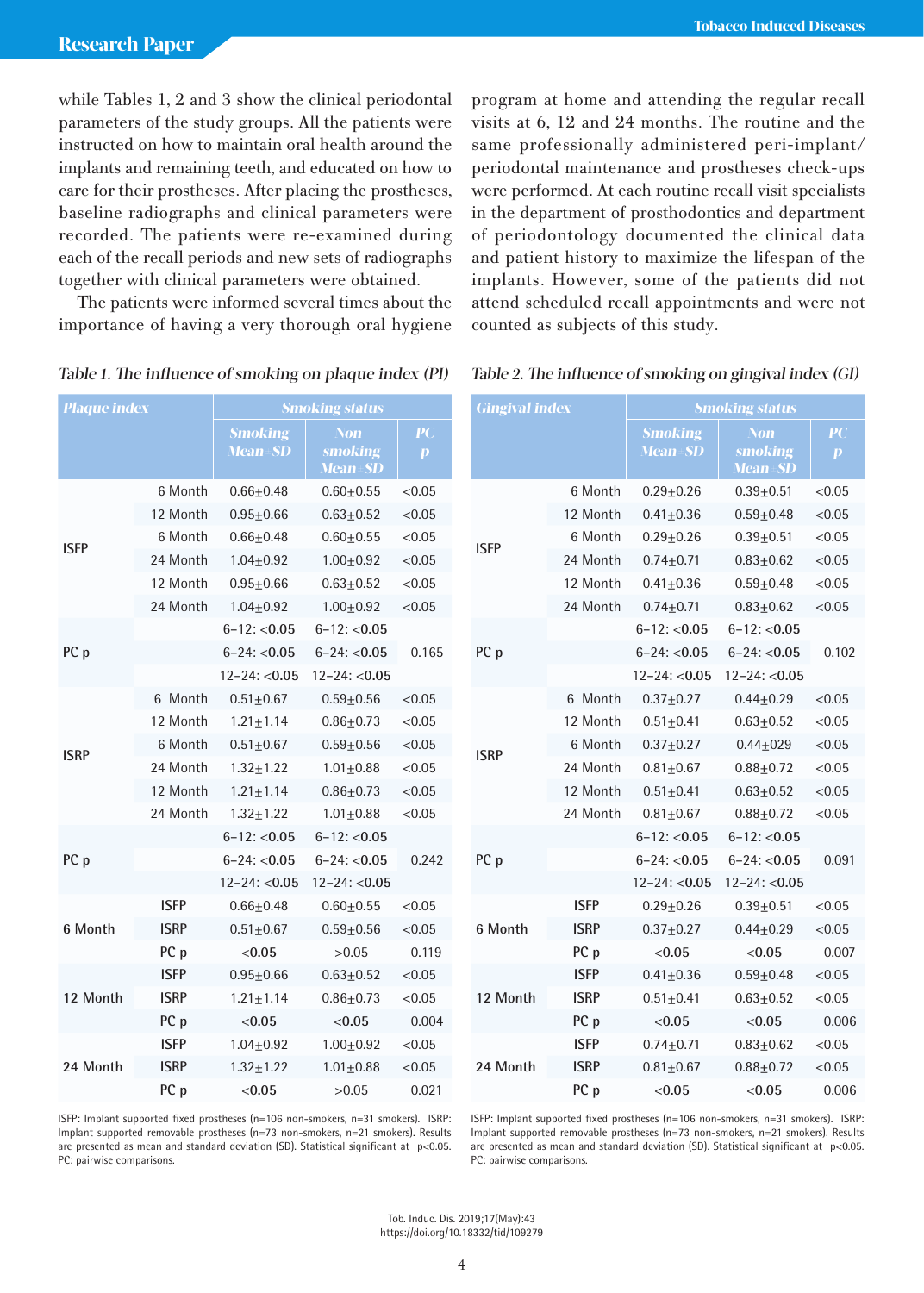#### Table 3. The influence of smoking on probing depth (PD)

| <b>Probing depth</b> |             | <b>Smoking status</b>              |                                    |                        |  |  |
|----------------------|-------------|------------------------------------|------------------------------------|------------------------|--|--|
|                      |             | <b>Smoking</b><br><b>Mean</b> ± SD | Non<br>smoking<br><b>Mean</b> ± SD | PC<br>$\boldsymbol{p}$ |  |  |
|                      | 6 Month     | $3.19 + 0.40$                      | $3.18 + 0.29$                      | >0.05                  |  |  |
|                      | 12 Month    | $3.37 + 0.47$                      | $3.33 + 0.39$                      | < 0.05                 |  |  |
| ISFP                 | 6 Month     | $3.19 + 0.40$                      | $3.18 + 0.29$                      | >0.05                  |  |  |
|                      | 24 Month    | $3.48 + 0.51$                      | $3.41 + 0.62$                      | < 0.05                 |  |  |
|                      | 12 Month    | $3.37 + 0.47$                      | $3.33 + 0.39$                      | < 0.05                 |  |  |
|                      | 24 Month    | $3.48 + 0.51$                      | $3.41 + 0.62$                      | < 0.05                 |  |  |
|                      |             | $6 - 12$ : <0.05                   | $6 - 12$ : <0.05                   | 0.032                  |  |  |
| PC p                 |             | $6 - 24$ : < 0.05                  | $6 - 24$ : < 0.05                  |                        |  |  |
|                      |             | $12 - 24$ : <0.05                  | $12 - 24$ : $> 0.05$               |                        |  |  |
|                      | Month<br>6  | $3.17 + 0.27$                      | $3.17 + 0.39$                      | >0.05                  |  |  |
|                      | 12 Month    | $3.39 + 0.51$                      | $3.33 + 0.52$                      | < 0.05                 |  |  |
| <b>ISRP</b>          | 6 Month     | $3.17 + 0.27$                      | $3.17 + 0.39$                      | >0.05                  |  |  |
|                      | 24 Month    | $3.51 + 0.67$                      | $3.42 + 0.72$                      | < 0.05                 |  |  |
|                      | 12 Month    | $3.39 + 0.51$                      | $3.33 + 0.52$                      | < 0.05                 |  |  |
|                      | 24 Month    | $3.51 + 0.67$                      | $3.42 + 0.72$                      | < 0.05                 |  |  |
|                      |             | $6 - 12$ : < 0.05                  | $6 - 12$ : < 0.05                  | 0.164                  |  |  |
| PC p                 |             | $6 - 24$ : < $0.05$                | $6 - 24$ : < 0.05                  |                        |  |  |
|                      |             | $12 - 24$ : <0.05                  | $12 - 24$ : <0.05                  |                        |  |  |
|                      | <b>ISFP</b> | $3.19 \pm 0.40$                    | $3.18 + 0.29$                      | >0.05                  |  |  |
| 6 Month              | <b>ISRP</b> | $3.17 + 0.27$                      | $3.17 + 0.39$                      | >0.05                  |  |  |
|                      | PC p        | >0.05                              | >0.05                              | 0.211                  |  |  |
|                      | <b>ISFP</b> | $3.37 + 0.47$                      | $3.33 + 0.39$                      | >0.05                  |  |  |
| 12 Month             | <b>ISRP</b> | $3.31 + 0.51$                      | $3.33 + 0.52$                      | >0.05                  |  |  |
|                      | PC p        | >0.05                              | >0.05                              | 0.235                  |  |  |
|                      | <b>ISFP</b> | $3.48 + 0.51$                      | $3.41 + 0.62$                      | < 0.05                 |  |  |
| 24 Month             | ISRP        | $3.51 + 0.67$                      | $3.42 + 0.72$                      | < 0.05                 |  |  |
|                      | PC p        | >0.05                              | >0.05                              | 0.047                  |  |  |

ISFP: Implant supported fixed prostheses (n=106 non-smokers, n=31 smokers). ISRP: Implant supported removable prostheses (n=73 non-smokers, n=21 smokers). Results are presented as mean and standard deviation (SD). Statistical significant at p<0.05. PC: pairwise comparisons.

## **Periodontal parameters**

Clinical variables were analyzed to determine the effects of smoking on the health of the marginal areas around the implants. Full-mouth periodontal records of each patient were obtained. These records included the plaque index  $(PI)^{14}$ , gingival index  $(GI)^{15}$ , and probing depth  $(PD)^{16}$ . All measurements were recorded on four different sites of each implant using a plastic probe with a force of 0.25 N (Hawe Click-Probe, KerrHawe SA, Bioggio, Switzerland) (Tables 1, 2 and 3).

The PI was recorded by moving the probe along the gingival margin of an implant. Visually, the presence of plaque was scored as follows:  $0 =$  no plaque,  $1 =$ plaque on probe,  $2 =$  plaque on the implant seen by the naked eye, and  $3 =$  abundance of soft matter. The GI was recorded 20 s after moving the periodontal probe along the gingival sulcus of an implant. Visually, the presence of bleeding was scored as follows:  $0 = no$ bleeding,  $1 =$  isolated bleeding spots visible,  $2 =$  blood forms a confluent red line along the margin, and 3 = heavy or profuse bleeding. The PD (in mm) was determined by measuring the distance from a gingival margin to the base of the sulcus.

# **Bone level measurements**

Panoramic radiographs (Planmeca, Proline XC, Helsinki, Finland) were taken immediately after prostheses placement and during every recall session. Mesial and distal marginal bone levels around all the implants were determined during the baseline and recall evaluations. As mentioned in the beginning, the images were scanned and digitized (Epson 1680 Pro, Seiko Epson Cooperation, Owa, Suwa, Nagano, Japan) and analyzed at ×20 magnification using a software program (CorelDraw 11.0; Corel Corp and Coral Ltd, Ottawa, Canada). According to the manufacturer's instructions, the dimensions of the implants measured at the collar region were used as reference points. The distance from the widest part of the implant supracrestally to the level of the crestal bone was measured on the magnified images. The marginal bone levels were evaluated by comparing the bone levels measured at the time of prostheses placement with those measured during the follow-up periods. The distance between the reference point and the marginal bone level was recorded on each implant's mesial and distal sites $^{17}$  (Figure 4).

## **Statistical analysis**

Because we had different measurement time points, a general linear model was used in the statistical analyses methods. In this analysis we used a multiple approach. The collected data were analyzed using the SPSS Statistical Software version 21.0 (Armonk, NY: IBM Corp.). A Shapiro-Wilk test (p<0.05) revealed that the measurement scores were normally distributed. The influence of smoking on the MBL under different variables (age, gender) was analyzed using a 3-way analysis of variance (ANOVA) (One Factor Reputation).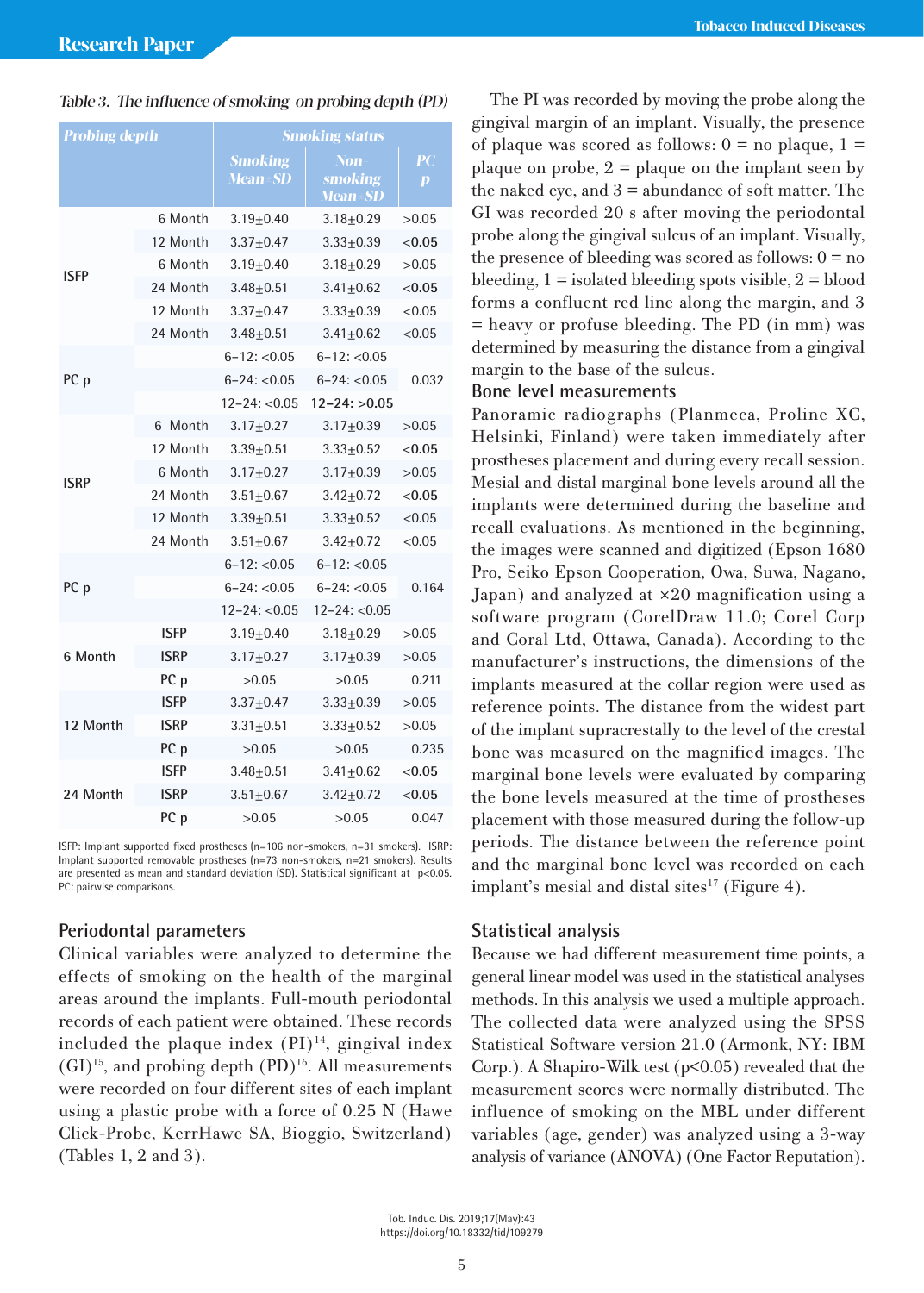Figure 4. Measurement of marginal bone loss (D: diameter, L: length, MBL: marginal bone loss)



For the *post hoc* evaluation, the Bonferroni test was used. Possible correlations between the MBL levels and clinical periodontal measurements (PI, GI, and BOP) were computed by the Spearman ρ rank test. The results were assessed at a 95% confidence interval and at a significance level of 0.05.

# **RESULTS**

#### **Periodontal parameters**

There were statistically significant differences between the fixed and removable implant- supported prostheses in terms of all the periodontal variables (Tables 1, 2 and 3). The state of oral hygiene was assessed via the PI measurements. When PI was evaluated in relation to tobacco consumption, significantly greater plaque amounts were found in the smokers among the patients with ISRPs at 12 and 24 months. The effect of smoking on the amount of plaque formed had increasingly significant consequences over time (Table 1). To assess the severity of inflammation among both the implantsupported fixed and removable prostheses users, the GI was examined and found to be more pronounced in non-smokers compared to that in smokers in a timedependent manner (Table 2). In order to establish the state of health of the periodontal tissues, the PD was measured. When the PD was compared within 6 months of the placements, no differences were observed between smokers and non-smokers using both the implant-supported fixed or removable prostheses. However, at 12 and 24 months, a significant difference in PD was observed between smokers and non-smokers in both the implant-

| <b>Mesial marginal bone</b> |                 | <b>Smoking status</b>       |                                         |                                                       |  |  |  |
|-----------------------------|-----------------|-----------------------------|-----------------------------------------|-------------------------------------------------------|--|--|--|
| <i>loss</i>                 |                 | <b>Smoking</b><br>Mean = SD | <b>Non</b><br>smoking<br><b>Mean±SD</b> | $\overline{\mathbf{P}}\mathbf{C}$<br>$\boldsymbol{p}$ |  |  |  |
|                             | 6 Month         | $0.47 + 0.13$               | $0.44 + 0.10$                           | >0.05                                                 |  |  |  |
|                             | 12 Month        | $0.82 + 0.18$               | $0.80 + 0.13$                           | < 0.05                                                |  |  |  |
| <b>ISFP</b>                 | 6 Month         | $0.47 + 0.13$               | $0.44 + 0.10$                           | >0.05                                                 |  |  |  |
|                             | 24 Month        | $0.93 + 0.17$               | $0.88 + 0.16$                           | < 0.05                                                |  |  |  |
|                             | 12 Month        | $0.82 + 0.18$               | $0.80 + 0.13$                           | < 0.05                                                |  |  |  |
|                             | 24 Month        | $0.93 + 0.17$               | $0.88 + 0.16$                           | < 0.05                                                |  |  |  |
|                             |                 | $6 - 12$ : <0.05            | $6 - 12$ : < 0.05                       | 0.010                                                 |  |  |  |
| PC p                        |                 | $6 - 24: < 0.05$            | $6 - 24$ : < 0.05                       |                                                       |  |  |  |
|                             |                 | $12 - 24$ : <0.05           | $12 - 24$ : <0.05                       |                                                       |  |  |  |
|                             | 6 Month         | $0.58 + 0.10$               | $0.43 + 0.12$                           | < 0.05                                                |  |  |  |
|                             | 12 Month        | $0.91 + 0.22$               | $0.88 + 0.13$                           | < 0.05                                                |  |  |  |
| <b>ISRP</b>                 | 6 Month         | $0.58 + 0.10$               | $0.43 + 0.12$                           | < 0.05                                                |  |  |  |
|                             | 24 Month        | $1.11 \pm 0.22$             | $0.86 \pm 0.24$                         | < 0.05                                                |  |  |  |
|                             | 12 Month        | $0.91 + 0.22$               | $0.88 + 0.13$                           | < 0.05                                                |  |  |  |
|                             | 24 Month        | $1.11 \pm 0.22$             | $0.86 + 0.24$                           | < 0.05                                                |  |  |  |
|                             |                 | $6 - 12$ : <0.05            | $6 - 12$ : < 0.05                       |                                                       |  |  |  |
| PC p                        |                 | $6 - 24: < 0.05$            | $6 - 24$ : < $0.05$                     | 0.253                                                 |  |  |  |
|                             |                 | $12 - 24$ : <0.05           | $12 - 24$ : <0.05                       |                                                       |  |  |  |
|                             | Fixed           | $0.47 + 0.13$               | $0.44 + 0.10$                           | >0.05                                                 |  |  |  |
| 6 Month                     | Removable       | $0.58 + 0.10$               | $0.43 + 0.12$                           | < 0.05                                                |  |  |  |
|                             | PC p            | >0.05                       | >0.05                                   | 0.054                                                 |  |  |  |
|                             | Fixed           | $0.82 + 0.18$               | $0.80 + 0.13$                           | >0.05                                                 |  |  |  |
| 12 Month                    | Removable       | $0.91 + 0.22$               | $0.88 + 0.13$                           | < 0.05                                                |  |  |  |
|                             | PC p            | < 0.05                      | >0.05                                   | 0.019                                                 |  |  |  |
|                             | Fixed           | $0.93 + 0.17$               | $0.88 + 0.16$                           | < 0.05                                                |  |  |  |
| 24 Month                    | Removable       | $1.11 \pm 0.22$             | $0.86 + 0.24$                           | < 0.05                                                |  |  |  |
|                             | PC <sub>p</sub> | < 0.05                      | >0.05                                   | 0.038                                                 |  |  |  |

Table 4. Relation between mesial marginal bone loss

(mean±SD in mm) and smoking

ISFP: Implant supported fixed prostheses (n=106 non-smokers, n=31 smokers). ISRP: Implant supported removable prostheses (n=73 non-smokers, n=21 smokers). Results are presented as mean and standard deviation (SD). Statistical significant at p<0.05. PC: pairwise comparisons.

supported fixed and removable prostheses groups (p<0.05). Additionally, in the non-smoking group, no significant differences were observed between the PD values measured at 12 and 24 months (Table 3).

#### **Marginal bone loss**

There were no significant correlations between the age ( $p>0.05$ ) or the gender ( $p>0.05$ ) of the patients and the marginal bone loss values in the present study. However, between time points, the marginal bones showed significant losses (p<0.05). Similar bone loss tendencies were observed on both the mesial (M) and distal (D) sites of the implants (Tables 4 and 5, respectively).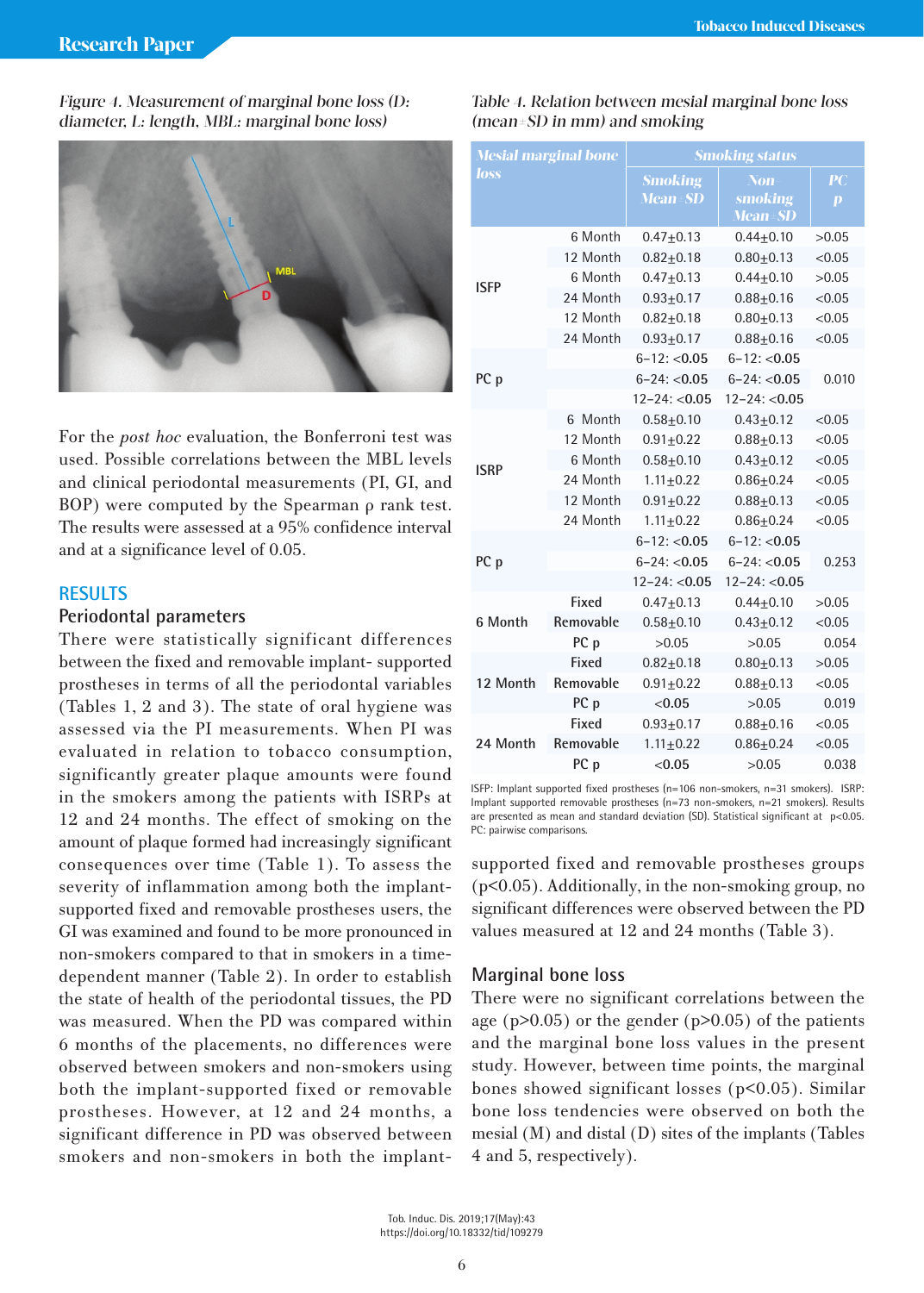| <b>Distal marginal bone</b> |                 | <b>Smoking status</b>              |                                    |                                                                  |  |  |
|-----------------------------|-----------------|------------------------------------|------------------------------------|------------------------------------------------------------------|--|--|
| loss                        |                 | <b>Smoking</b><br><b>Mean</b> ± SD | Non<br>smoking<br><b>Mean</b> ± SD | $\overline{\mathbf{P}}\overline{\mathbf{C}}$<br>$\boldsymbol{p}$ |  |  |
|                             | 6 Month         | $0.52 + 0.14$                      | $0.45 \pm 0.11$                    | >0.05                                                            |  |  |
|                             | 12 Month        | $0.89 + 0.18$                      | $0.83 + 0.14$                      | < 0.05                                                           |  |  |
| <b>ISFP</b>                 | 6 Month         | $0.52 + 0.14$                      | $0.45 \pm 0.11$                    | >0.05                                                            |  |  |
|                             | 24 Month        | $0.98 + 0.18$                      | $0.91 + 0.15$                      | < 0.05                                                           |  |  |
|                             | 12 Month        | $0.89 + 0.18$                      | $0.83 + 0.14$                      | < 0.05                                                           |  |  |
|                             | 24 Month        | $0.98 + 0.18$                      | $0.91 \pm 0.15$                    | < 0.05                                                           |  |  |
|                             |                 | $6 - 12$ : <0.05                   | $6 - 12$ : <0.05                   |                                                                  |  |  |
| PC p                        |                 | $6 - 24: < 0.05$                   | $6 - 24: < 0.05$                   | 0.049                                                            |  |  |
|                             |                 | $12 - 24$ : <0.05                  | $12 - 24$ : <0.05                  |                                                                  |  |  |
|                             | 6 Month         | $0.61 + 0.06$                      | $0.45 \pm 0.13$                    | < 0.05                                                           |  |  |
|                             | 12 Month        | $1.00 + 0.13$                      | $0.81 \pm 0.17$                    | < 0.05                                                           |  |  |
| <b>ISRP</b>                 | 6 Month         | $0.61 \pm 0.06$                    | $0.45 \pm 0.13$                    | < 0.05                                                           |  |  |
|                             | 24 Month        | $1.13 \pm 0.12$                    | $0.89 + 0.17$                      | < 0.05                                                           |  |  |
|                             | 12 Month        | $1.00 + 0.13$                      | $0.81 \pm 0.17$                    | < 0.05                                                           |  |  |
|                             | 24 Month        | $1.13 + 0.12$                      | $0.89 + 0.17$                      | < 0.05                                                           |  |  |
|                             |                 | $6 - 12$ : <0.05                   | $6 - 12$ : <0.05                   |                                                                  |  |  |
| PC p                        |                 | $6 - 24: < 0.05$                   | $6 - 24: < 0.05$                   | 0.827                                                            |  |  |
|                             |                 | $12 - 24$ : <0.05                  | $12 - 24$ : $< 0.05$               |                                                                  |  |  |
|                             | Fixed           | $0.52 + 0.14$                      | $0.45 + 0.11$                      | < 0.05                                                           |  |  |
| 6 Month                     | Removable       | $0.61 + 0.06$                      | $0.45 \pm 0.13$                    | < 0.05                                                           |  |  |
|                             | PC p            | >0.05                              | >0.05                              | 0.048                                                            |  |  |
|                             | Fixed           | $0.89 + 0.18$                      | $0.83 + 0.14$                      | < 0.05                                                           |  |  |
| 12 Month                    | Removable       | $1.00 + 0.13$                      | $0.81 + 0.17$                      | < 0.05                                                           |  |  |
|                             | PC p            | < 0.05                             | >0.05                              | 0.049                                                            |  |  |
|                             | Fixed           | $0.98 + 0.18$                      | $0.91 \pm 0.15$                    | < 0.05                                                           |  |  |
| 24 Month                    | Removable       | $1.13 + 0.12$                      | $0.89 + 0.17$                      | < 0.05                                                           |  |  |
|                             | PC <sub>p</sub> | < 0.05                             | >0.05                              | 0.024                                                            |  |  |

## Table 5. Relation between distal marginal bone loss (mean±SD in mm) and smoking

ISFP: Implant supported fixed prostheses (n=106 non-smokers, n=31 smokers). ISRP: Implant supported removable prostheses (n=73 non-smokers, n=21 smokers). Results are presented as mean and standard deviation (SD). Statistical significant at p<0.05. PC: pairwise comparisons.

Concerning the smokers in the ISFP group, the MBL levels were 0.47±0.13 mmM and 0.52±0.14 mmD, 0.82±0.18 mmM and 0.89±0.18 mmD, and 0.93±0.17 mmM and 0.98±0.18 mmD at 6, 12 and 24 months, respectively. Further, concerning those in the ISRP group, the MBL levels were 0.58±0.10 mmM and 0.61±0.06 mmD, 0.91±0.22 mmM and 1.00±0.13 mmD, and 1.11±0.22 mmM and 1.13±0.12 mmD at 6, 12 and 24 months, respectively (Tables 4 and 5).

Concerning the non-smokers in the ISFP group, the MBL levels were 0.44±0.10 mmM and 0.45±0.11 mmD, 0.88±0.16 mmM and 0.83±0.14 mmD, and 0.88±0.16 mmM and 0.91±0.15 mmD at the 6, 12 and 24 months, respectively. Further, concerning those in the ISRP group, the MBL levels were 0.43±0.12 mmM and 0.45±0.13 mmD, 0.88±0.13 mmM and 0.81±0.17 mmD, and 0.86±0.24 mmM and 0.89±0.17 mmD at 6, 12 and 24 months, respectively (Tables 4 and 5).

At all time points, a significant time-dependent bone loss rate  $(p<0.05)$  was observed with both the implant-supported fixed or removable prostheses for smokers and non-smokers (Tables 4 and 5). When the MBL rates associated with the different sites of the implants were compared based on prosthesis type, significantly higher rates were observed only in the smokers from the ISRP group at 12 and 24 months (p<0.05) (Tables 4 and 5). For non-smokers, in both the ISRP and ISFP groups, similar bone loss amounts were observed with increased rates.

# **DISCUSSION**

It is of great interest to highlight whether the negative effects of smoking on the implant's marginal bone level depend on the prostheses types. Via panoramic radiographs taken during the routine recall sessions, we found that smoking has a more destructive effect on MBL around dental implants supporting removable prostheses compared to around those supporting fixed prostheses. Since panoramic radiography has been reported to be a simple and reliable method of measuring bone level changes, we assessed the implant failure threats at the points where the bones were attached to the implants using recall session panoramic radiographs<sup>17</sup>. In accordance with the results of previous investigations, we confirmed that age and sex were not associated with MBL<sup>18,19</sup>.

Smoking has widespread systemic effects, many of which initiate mechanisms involved in poor responses to implant treatment<sup>20</sup>. In the present study, it was certainly expected that the tendency to develop MBL around implants increases in smokers<sup>21</sup>. However, the stage in the implant placement process at which a patient was included in our study was a crucial factor to consider. If we had selected our patients immediately after the placement of implants, the bone healing periods associated with the early or delayed wound healing processes might have been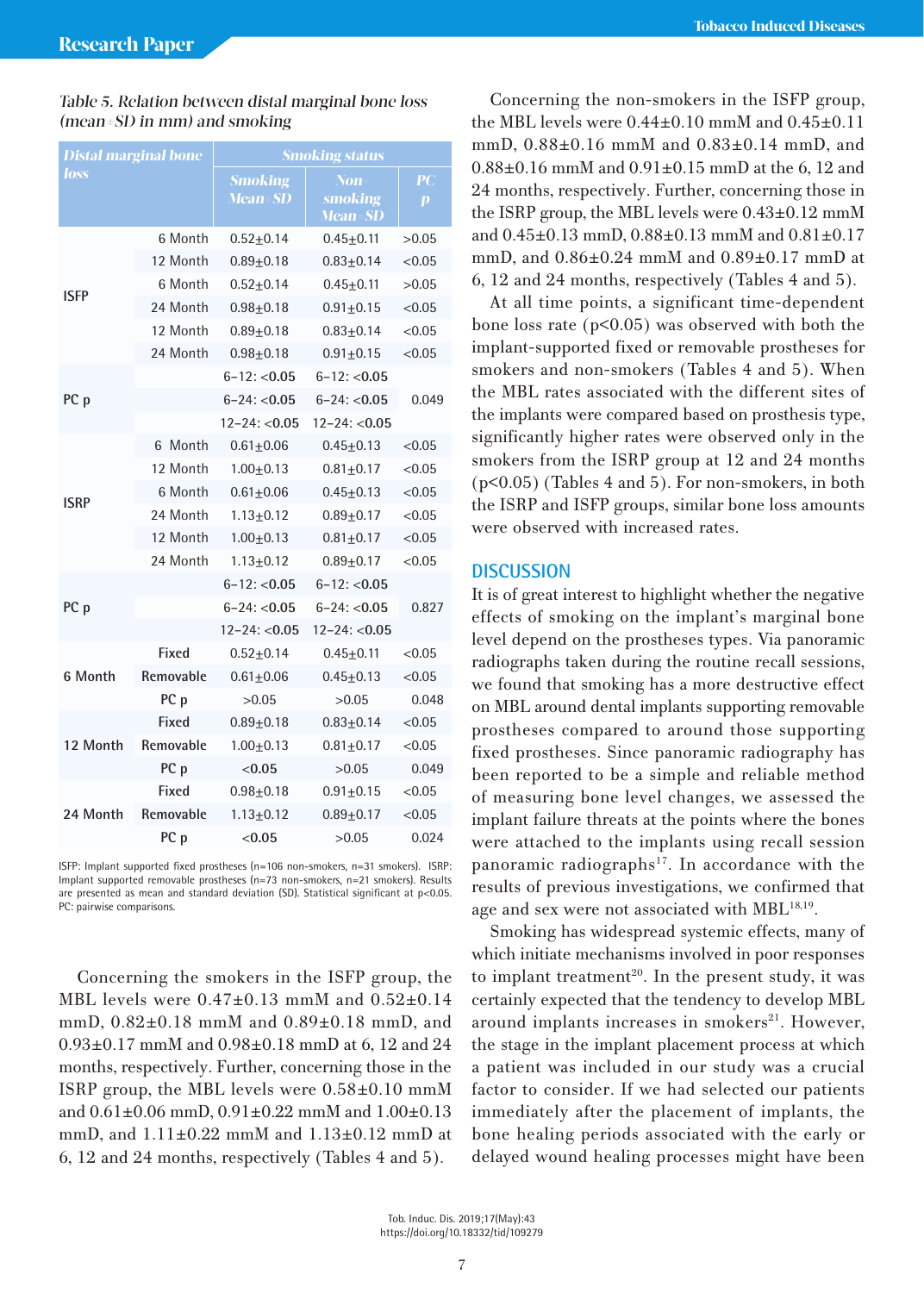one of our main considerations to assess the effects of smoking22,23. We eliminated these important crucial time periods involved in osseointegration, which is known to be a time-dependent healing process. In the oral cavity, smoking causes reduced bone height and poor quality of bone healing, which leads to the loss of hard implant supporting tissue $^{23}$ . Although the detailed mechanisms by which smoking influences the osseointegration process remain unknown, generally, the failures of osseointegration depend on the deposition of fibrous tissue at the bone-implant interface. All these events are sensitive to the effects of nicotine24. Clinical studies have strongly suggested that smokers present a 1.69 times higher incidence of implant loosening compared to non-smokers during the first healing period before prostheses insertion. Furthermore, smoking has also been shown as a risk factor for delayed failures of implants, which might occur during the second stage of implant surgery<sup>25,26</sup>. However, in this retrospective study, we only analyzed implants that successfully survived in cases where all the implants had the same amount of marginal bone levels around the cervical collar regions at the time of prostheses insertion. In line with this baseline information, we are now able to eliminate the negative effects of smoking during the widely studied early or late wound healing stages $27$ .

The soft tissue provides us with reliable information on the underlying pathology of the bone. The tissue that overlays the bone and surrounds the implants is structurally and functionally similar in some way to the tissue present around natural teeth. Compared to that of natural teeth, the soft tissue around dental implants is enlarged because of the longer junctional epithelium and the lower number of hemidesmosomal attachments<sup>28-30</sup>. Nicotine has a high diffusion potential and level of permeability through this weak gingival epithelium, which in turn causes a direct modulation of the osteoblastic activity underneath the epithelium. Thus, the higher MBL found in smoking groups is mostly related to the broken epithelial barrier<sup>31,32</sup>, which then leads to severely degraded connective tissue and utmost levels of MBL<sup>33</sup>.

From a clinical point of view, the attachments between the implants and prostheses must be thoroughly cleaned daily<sup>10</sup>. In our study, the lower amounts of MBL around the fixed prostheses of smokers might be due to the appropriate and efficient care of prostheses, such as cleaning and regular dentist controls, by the patients $34$ . A fixed prosthesis offers benefits from both a functional and esthetic point of view and may be regarded as quite similar to a patient's own natural dentition when compared to removable prostheses<sup>10</sup>. Because patients with fixed prostheses have reported enhanced social confidence and had the highest quality of life satisfaction scores<sup>35</sup>, most likely because they are more motivated to be more successful in their personal health care routines such as brushing their teeth regularly after smoking36,37. Furthermore, removable prostheses are more prone to plaque accumulation in the absence of effective oral hygiene. These prostheses must be taken out at nighttime and cleaned with a toothbrush; however, very often patients forget to remove them and sleep with them on<sup>38</sup>. It can be speculated that the cumulative effect of possible food remnants and the exposure to smoking creates a potential synergic effect that worsens the outcomes of the removable restorations, for which we observed a higher MBL in the patients. It is important to keep in mind that such an inflammatory effect is time dependent and that in the long-term, the pathological environment around the implant would have caused bacterial aggregation that activated immune mechanisms, finally leading to the highest amount of MBL, which was observed at 24 months<sup>39</sup>. Otherwise, in accordance with the results of previous studies, the bone loss for non-smokers was within the expected normal ranges: 1 mm in the first year and  $0.2$  mm in the following years<sup>10,11</sup>. Apart from these observations, the general opinion, according to which the distal region is difficult to reach and that performing oral hygiene is difficult in this region, was not observed in our study. The similar amounts of MBL on the mesial and distal sides of the implants could be a benefit derived from the careful motivation to achieve better oral health that was provided during each recall session.

According to the literature, independent of the periodontal conditions, the plaque control record is always significantly higher in smokers compared to that in non-smokers<sup>40</sup>. The cigarette smoke alters key periopathogenic surface molecules, which then enhances biofilm formation in the oral cavity<sup>21</sup>. When plaque control interventions are not implemented, wearing removable dental prostheses can be associated with a higher risk of developing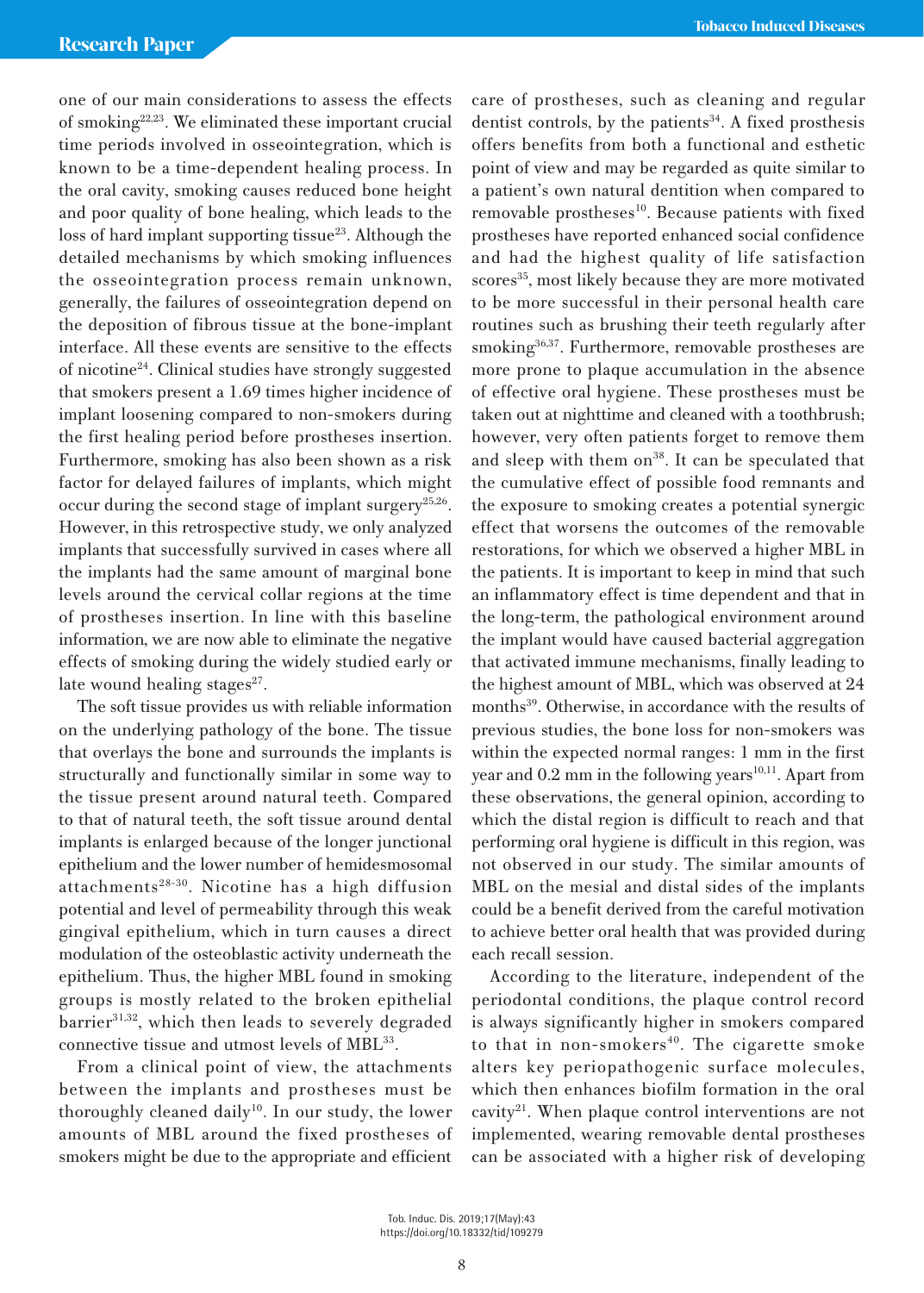periodontal disease<sup>38,41,42</sup>. However, the patients with implant treatment know the importance of being given detailed instructions on oral care and improve their oral health-related behaviors<sup>43</sup>. In accordance with previously published reports, the clinical periodontal parameters of our non-smoking patients (PI, GI, and PD) indicate that one prosthesis type is not superior to the other one. However, in the smoking group, the higher scores related to microbial biofilm formation (PI), increased bleeding (GI), and consequently increased pocket depth were the predictors of pathological developments in response to nicotine in the peri-implant sulcus $44$ . Normally, the shallow crevice is bound apically by the coronal aspect of the epithelium and superiorly exits into the oral cavity with a fine balanced dynamic process<sup>3</sup>. Owing to the inhibition caused by nicotine, the balanced dynamics are disrupted, and the subsequent immune response causes the overproduction of pro-inflammatory cytokines. The increased cytokine levels are positively correlated with the PD values and breakdown of marginal bone<sup>45</sup> around removable prostheses. Certainly, in relation to peri-implant problems, we always expect bleeding and consider increased bleeding as an initial sign indicating the development of a disorder. However, the masking effect of smoking owing to the direct vasoconstrictive effect of nicotine on blood vessels revealed diminished bleeding in the smoker group compared to that in the non-smoker  $group<sup>44</sup>$ .

Smoking has the strongest effect on promoting bacterial penetration into the deeper structures that acts concomitantly to change bacterial colonization<sup>46</sup>. Many authors have claimed that the direct effect of the heat of the smoke is a factor responsible for different oral mucosal disease<sup>47</sup>. However, the direct effect of smoke on MBL in the case of different types of prostheses has not been discussed. In our study, the design of removable prostheses might act as a barrier for tobacco smoke. The margins of the prostheses cover the alveolar region<sup>10</sup>, which creates an area in which the cigarette smoke is trapped. Because the smoke does not spread to other regions easily, the toxic radicals diffuse into the surrounding tissue $48$ , which finally leads to the destruction of the boneimplant attachment<sup>20</sup>. In the ISFP group, the direct contact of the marginal area of the implant with the oral cavity provides the benefit of it being in contact

with freely flowing saliva, which could clean toxins or substances around the margins $49$ . Similarly, the effect of the higher temperatures associated with smoking on the sulcular areas is lowered by the saliva<sup>50</sup>. This is important because as the temperature changes, the physical and chemical properties of the subgingival ecosystem also change, and periodontal disease becomes more severe and MBL occurs<sup>51</sup>. It is critical to recognize that the progression of MBL is observed to be the slowest in the first two recall sessions, but it accelerates in the third recall. This means that being exposed to smoke first alters the plaque accumulation and bleeding, which then leads to bone loss, and the bone support becomes weaker over time<sup>52</sup>.

# **CONCLUSIONS**

Smoking hinders the survival rates of implants. However, appropriate oral hygiene instructions with well controlled recall periods increase the strength of the surrounding bone. Further, in the literature, the detailed information regarding the interaction between smoking and implant prosthesis designs has explanatory gaps. By better understanding reasons behind MBL, it will be possible to plan tailor-made treatments due to patient diversity. The current results presumably indicate that MBL rates are less in the case of the removable design in smokers compared to those in non-smokers. This observation can shed light on the mutual roles that dental prostheses and smoking play on activating biological effects; this can be used as a reference for further studies and consequently aid in reducing MBL.

#### **REFERENCES**

- Saintrain MV, De Souza EH. Impact of tooth loss on the quality of life. Gerodontology. 2012;29(2):e632-e636. doi:10.1111/J.1741-2358.2011.00535.X.
- 2. Brånemark PI, Adell R, Albrektsson T, Lekholm U, Lundkvist S, Rockler B. Osseointegrated titanium fixtures in the treatment of edentulousness. Biomaterials. 1983;4:25-28. doi:10.1016/0142-9612(83)90065-0
- 3. Dhir S, Mahesh L, Kurtzman GM, Vandana KL. Peri-Implant and Periodontal Tissues: A Review of Differences and Similarities. Compendium of Continuing Education in Dentistry. 2013;34:e69-e75.
- 4. Bagambisa FB, Kappert HF, Schilli W. Cellular and molecular biological events at the implant interface. Journal of Craniomaxillofacial Surgery. 1994;22:12-17. doi:10.1016/S1010-5182(05)80290-2
- 5. Lago L, Da Silva L, Gude F, Rilo B. Bone and Soft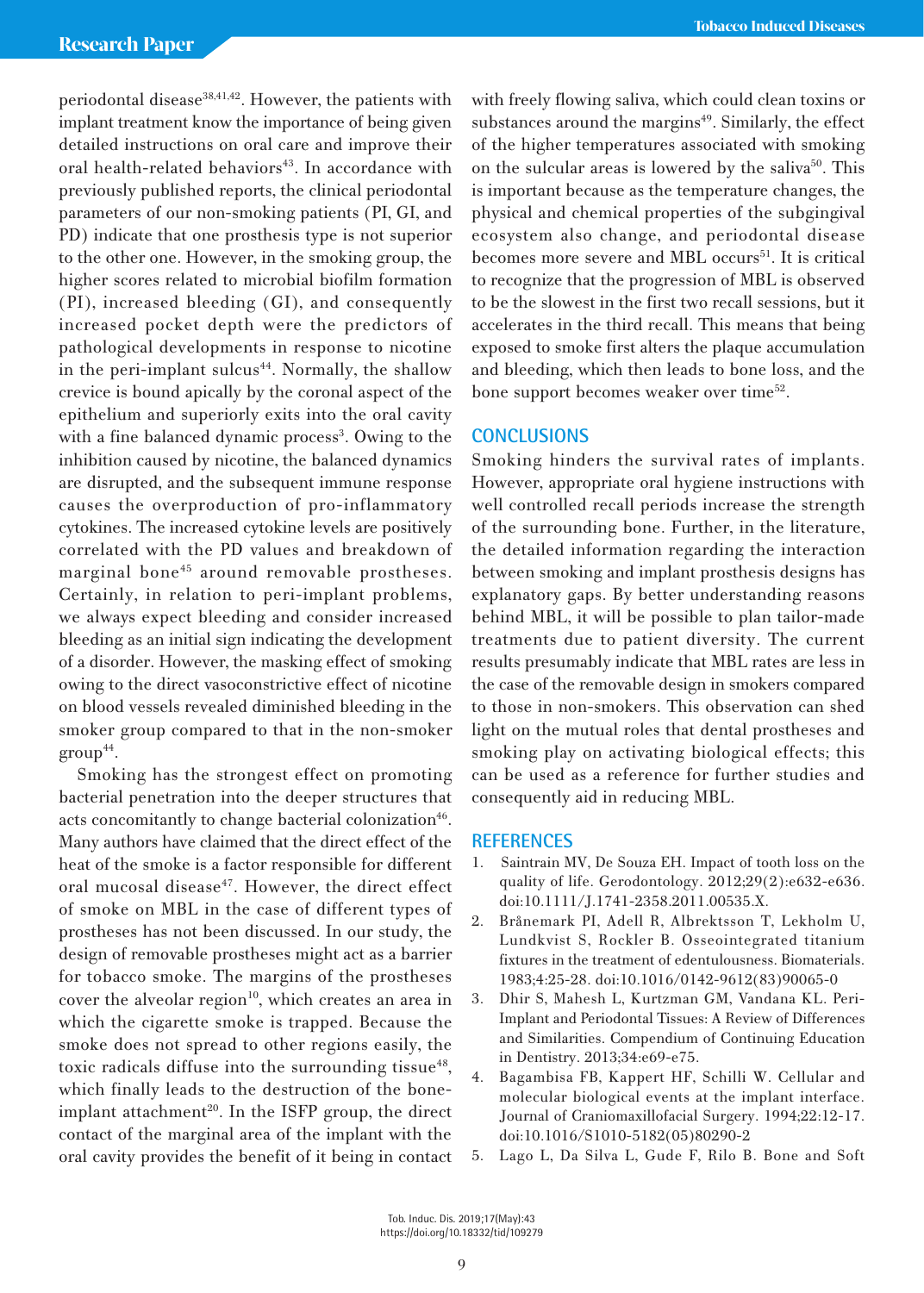Tissue Response in Bone-Level Implants Restored With Platform Switching: A 5-Year Clinical Prospective Study. International Journal of Oral Maxillofacial Implants. 2017;32:919-926. doi:10.11607/Jomi.5859

- 6. Meredith N. A Review of Nondestructive Test Methods and Their Application to Measure the Stability and Osseointegration of Bone Anchored Endosseous Implants. Critical Reviews in Biomedical Engineering. 1998;26:275- 291. doi:10.1615/Critrevbiomedeng.V26.I4.20
- 7. Ma L, Zwahlen RA, Zheng LW, Sham MH. Influence of nicotine on the biological activity of rabbit osteoblasts. Clinical Oral Implants Research. 2011;22:338-242. doi:10.1111/J.1600-0501.2010.02088.X
- 8. Vandeweghe S, Ferreira D, Vermeersch L, Mariën M, De Bruyn H. Long-term retrospective follow-up of turned and moderately rough implants in the edentulous jaw. Clin Oral Implants Res. 2016;27:421-426. doi:10.1111/Clr.12602
- 9. Haas R, Haimböck W, Mailath G, Watzek G. The relationship of smoking on peri-implant tissue: A retrospective study. The Journal of Prosthetic Dentistry. 1996;76:592-596. doi:10.1016/S0022-3913(96)90435-7
- 10. Misch CE. Dental Implant Prosthetics. 2nd ed. Amsterdam, Netherlands: Elsevier Health Sciences; 2014: 43-52.
- 11. Astrand P, Ahlqvist J, Gunne J, Nilson H. Implant Treatment of Patients with Edentulous Jaws: A 20-Year Follow-Up. Clinical Implant Dentistry and Related Research. 2008;10:207-217 doi:10.1111/J.1708-8208.2007.00081.X
- 12. The Academy of Prosthodontics. The Glossary of Prosthodontic Terms. The Journal of Prosthetic Dentistry. 2005;94:10-92. doi:10.1016/J.Prosdent.2005.03.013
- 13. Pomerleau CS, Pomerleau OF, Snedecor SM, Mehringer AM. Defining a never-smoker: results from the nonsmokers survey. Addictive Behaviors. 2004;29:1149- 1154. doi:10.1016/j.addbeh.2004.03.008
- 14. Silness J, Loe H. Periodontal Disease in Pregnancy ΙΙ. Correlation Between Oral Hygiene and Periodontal Condition. Acta Odontol Scand. 1964;22:121-135. doi:10.3109/00016356408993968
- 15. Loe H, Silness J. Periodontal Disease in Pregnancy I. Prevalence and Severity. Acta Odontologica Scandinavica. 1963;21:533-551. doi:10.3109/00016356309011240
- 16. Lindhe J, Socransky SS, Nyman S, Haffajee A, Westfelt E. "Critical probing depths" in periodontal therapy. J Clin Periodontol. 1982;9(4):323-336. doi:10.1111/j.1600-051X.1982.tb02099.x
- 17. Bilhan H, Mumcu E, Arat S. The comparison of marginal bone loss around mandibular overdenture-supporting implants with two different attachment types in a loading period of 36 months. Gerodontology. 2011;28:49-57. doi:10.1111/J.1741-2358.2009.00334.X
- 18. Bryant SR, Zarb GA. Osseointegration of Oral Implants in Older and Younger Adults. The International Journal of Oral & Maxillofacial Implants. 1998;13:492-499.
- 19. Lee DW, Kim NH, Lee Y, Oh YA, Lee JH, You HK.

Implant fracture failure rate and potential associated risk indicators: An up to 12-year retrospective study of implants in 5124 patients. Clinical Oral Implants Research. 2019;30. doi:10.1111/Clr.13407

- 20. Nitzan D, Mamlider A, Levin L, Schwartz-Arad D. Impact of Smoking on Marginal Bone Loss. The International Journal of Oral & Maxillofacial Implants. 2005;20:605- 609.
- 21. Lee J, Taneja V, Vassallo R. Cigarette Smoking and Inflammation: Cellular and Molecular Mechanisms. Journal of Dental Research. 2012;91:142-149. doi:10.1177/0022034511421200
- 22. Albrektsson T, Zarb GA. Current interpretations of the osseointegrated response: clinical significance. The International Journal of Prosthodontics. 1993;6(2):95- 105.
- 23. Sayardoust S, Omar O, Norderyd O, Thomsen P. Clinical, radiological, and gene expression analyses in smokers and non-smokers, Part 2: RCT on the late healing phase of osseointegration. Clinical Implant Dentistry and Related Research. 2017;19:901-915. doi:10.1111/Cid.12514
- 24. De Bruyn H, Collaert B. The effect of smoking on early implant failure. Clinical Oral Implants Research. 1994;5:260-264. doi:10.1034/J.1600-0501.1994.050410.X
- 25. Deluca S, Habsha E, Zarb GA. The effect of smoking on osseointegrated dental implants. Part I: Implant survival. The International Journal of Prosthodontics. 2006;19:491-498.
- 26. Sverzut AT, Stabile GA, de Moraes M, Mazzonetto R, Moreira RW. The Influence of Tobacco on Early Dental Implant Failure. Journal of Oral and Maxillofacial Surgery. 2008;66:1004-1009. doi:10.1016/J.Joms.2008.01.032
- 27. Esposito M, Thomsen P, Ericson LE, Lekholm U. Histopathologic Observations on Early Oral Implant Failures. The International Journal of Oral & Maxillofacial Implants. 1999;14:798-810.
- 28. Cochran DL, Hermann JS, Schenk RK, Higginbottom FL, Buser D. Biologic Width Around Titanium Implants. A Histometric Analysis of the Implanto-Gingival Junction Around Unloaded and Loaded Nonsubmerged Implants in the Canine Mandible. Journal of Periodontology. 1997;68:186-198. doi:10.1902/Jop.1997.68.2.186
- 29. Abrahamsson I, Zitzmann NU, Berglundh T, Linder E, Wennerberg A, Lindhe J. The mucosal attachment to titanium implants with different surface characteristics: an experimental study in dogs. Journal of Clinical Periodontology. 2002;29:448-455. doi:10.1034/J.1600-051X.2002.290510.X
- 30. Abrahamsson I, Zitzmann NU, Berglundh T, Wennerberg A, Lindhe J. Bone and Soft Tissue Integration to Titanium Implants With Different Surface Topography: An Experimental Study in the Dog. The International Journal of Oral & Maxillofacial Implants. 2001;16:323-332.
- 31. Mio T, Romberger DJ, Thompson AB, Robbins RA, Heires A, Rennard SI. Cigarette Smoke Induces